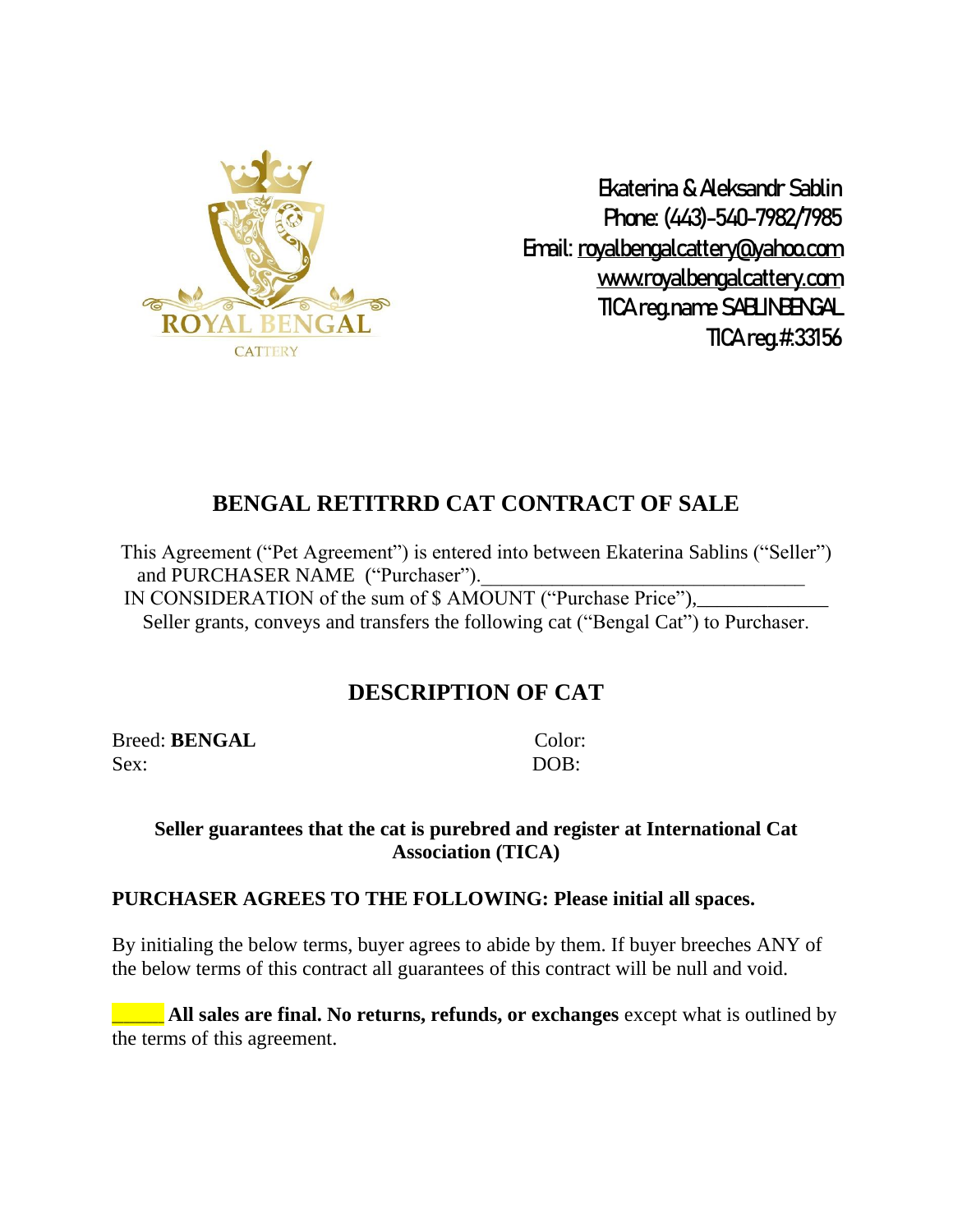This cat is sold as a Retired Cat. The cat is sold already spayed/neutered, checked by our veterinarian and treated for fleas and ticks.

This cat is sold together with his/hers registration documents and a full 4 generation pedigree.

The total cost for this cat must be payed to the Seller by the Purchaser prior the cat's departure from Royal Bengal Cattery. No cash refunds will be given to the Purchaser at any stage.

The Seller has got the right to ask the Purchaser details of his/her house, habits, work, family, presence of other pets, exc... in order to guarantee for the cat life quality and safety. These details will be kept confidential between the Seller and the Purchaser.

**EXECUTE:** Cat shall be kept strictly indoors. Purchaser shall not allow cat to roamoutside, unless cat is leashed and accompanied by a responsible adult.

\_\_\_\_\_\_ Cat shall not be sold, leased, given away, abandoned to a shelter, pound, pet shop, research laboratory, humane organization, or any similar facility. If Purchaser is unable to care for the cat, Purchaser shall notify the Seller immediately.

**EXECUTE:** Purchaser shall use all reasonable effort to rehome the cat and Purchaser shall provide details (in writing) of cat new owner to the Seller**. If for any reason at any time you do not want this cat you will return this cat back to me free of charge.**

**Seller makes no guarantees as to the Cat temperament. We pride ourselves on** socializing our cat's, but we cannot predict how the cat will act after it leaves the familiar environment of our cattery and its littermates. It is Purchaser's responsibility to slowly transition cat to its new home. Purchaser acknowledges that some cats may take longer than others to adjust to their new surroundings.

**Letter** Seller warrants that cat was fully litterbox trained when cat left Seller's premises. However, the new surroundings may confuse the cat and may result in improper elimination. Purchaser needs to ensure that cat knows where its new litterbox is located, and Seller recommends that Purchaser use the same type of litterbox and litter used at Seller's premises, to avoid confusing the cat.

**EXECUTE:** Purchaser agrees that it will feed cat the same food that cat was eating at the Seller's premises, and any changes to the cat's diet will be done gradually. Any sudden changes to the cat's diet may result in diarrhea.

**Example 12** Purchaser shall take cat to Purchaser's veterinarian at least once every 12 months for annual physical examinations. Purchaser needs to ensure that a full physical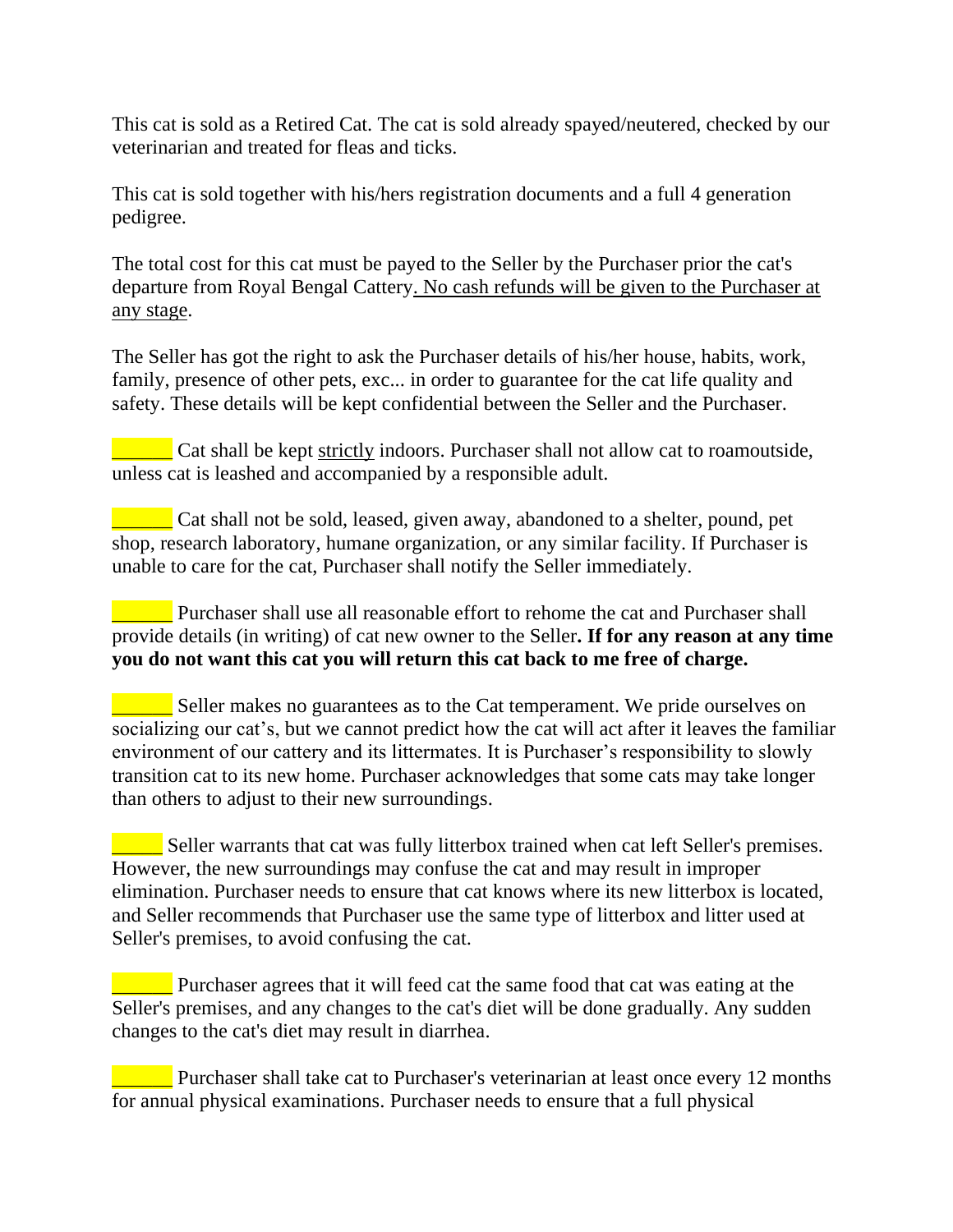examination (including, but not limited to, an eye exam, ear exam, auscultation) is undertaken.

Purchaser shall make all reasonable efforts to keep in contact with the Seller, and keep Seller updated on cat health.

If this contract is breached in any way, Purchaser will owe the seller a fee of \$3,000.00US for breach of contract to the Seller, Ekaterina Sablin over and above the original price each and every time the contract is breached. Once the contract is breached, Purchaser is to surrender the cat/kitten back to the Seller without refund and at the Purchaser's expense with signed Transfer of Ownership. Purchaser agrees that if any legal action needs to be taken that all legal fees will be Purchaser's responsibility for both parties and it will be held in seller's current state and county of residence. Disputes will be settled between Seller and Purchaser privately and will not be aired in a public forum including Yahoo Group lists and FaceBook or any other media.

Both parties agree that any disputes / issues related to the Cat and to this contractual relationship are a private matter between the Seller and the Purchaser. Any issues and disputes must be resolved privately. Issues (including, but not limited to the Cat health issues, behavior issues, contractual issues) shall not be aired in a public and/or online forum including, but not limited to, any Yahoo Groups and Facebook under any circumstances, unless the prior written consent of the other party has been obtained. Any violation of this clause shall result in agreed upon damages of \$10,000.00 payable by the party publicizing the alleged dispute / issue.

This sale is final and there are no cash refunds.

### **HEALTH GUARANTEE**

**Seller warrants that Cat is sold in good health at the time Cat leaves Seller's premises.** Seller further warrants that Cat has undergone a physical examination by Seller's veterinarian prior to Cat leaving Seller (including, but not limited to, an eye exam, ear exam, auscultation), and that Seller was not aware of any health issues (including, but not limited to, upper respiratory infections, diarrhea) at the time Cat leaves Seller's premises.

**It is recommended to have the cat/kitten examined by a licensed veterinarian within 72 hrs of arrival. Purchaser shall provide Seller with proof of the examination upon Seller's request**. Further, any questionable findings by the veterinarian shall immediately be reported, in writing, to the Seller If the cat/kitten is found to be medically deficient with an untreatable or life-threatening problem, it must be reported to the seller immediately. Upon its return, it will be replaced with another cat/kitten of equal value or half the amount (Seller's choice), as soon as a replacement is available. No cash refunds. The cat/kitten cannot be returned if it has been exposed to another cat which has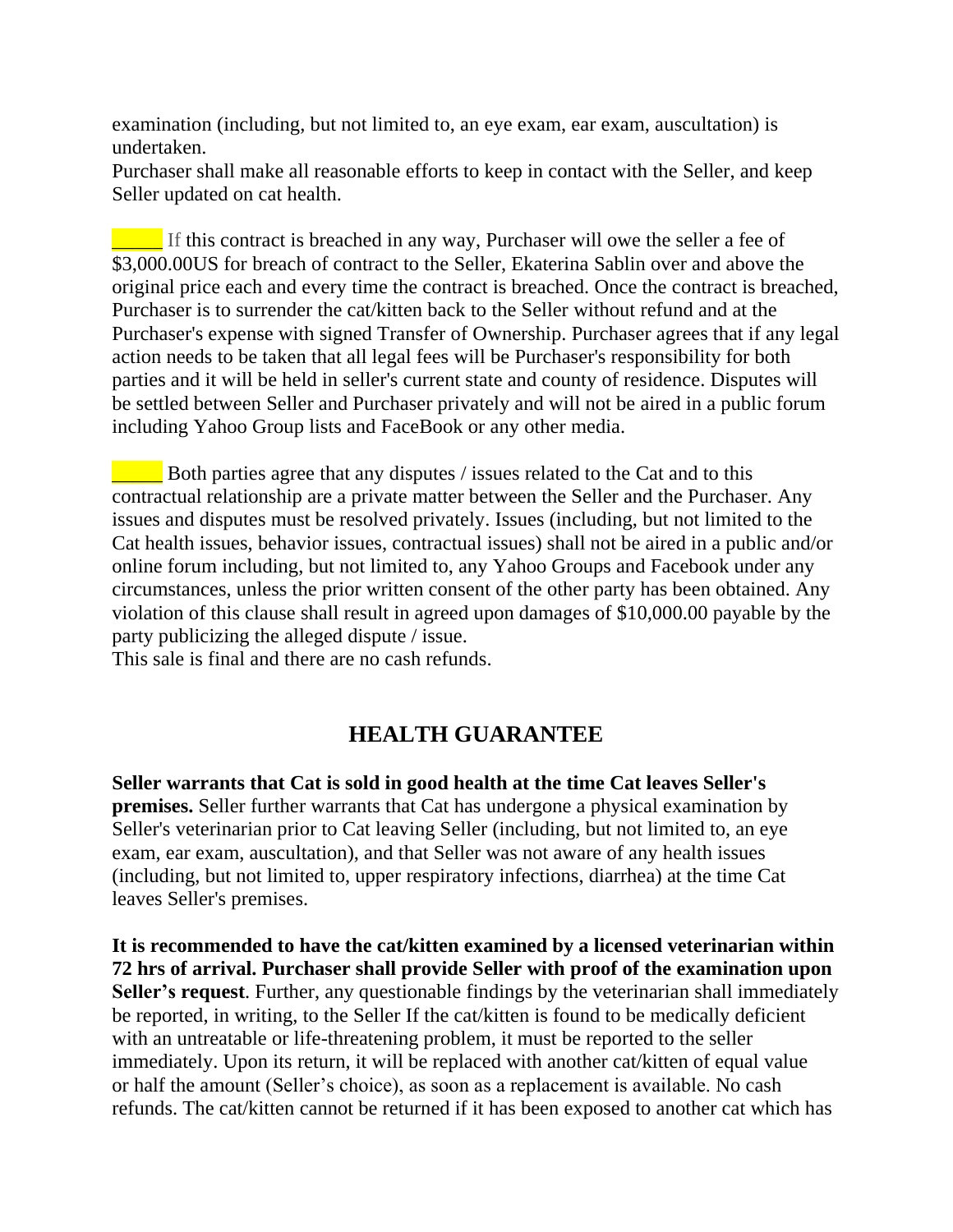not been currently tested for FeLV and FIV. **There are no guarantees against FIP**. It is the responsibility of the buyer to provide immediate veterinary care to any cat/kitten showing signs of illness or distress and failure to do so will render any guarantee null and void. All veterinary expenses and return shipping-related expenses are the responsibility of the Purchaser.

#### **There is no guarantees against FIP.**

\_\_\_\_\_\_ **This Guaranty does not cover the death of a cat/kitten from FIPV, (Feline Infectious Peritonitis Virus), a mutated form of the Feline Coronavirus (FCoV) , if said cat/kitten dies of FIPV it will not be replaced. No Exceptions! We have no control of this horrible virus...**

**Purchaser agrees never to vaccinate this Cat/Kitten against FIP (Feline Infectious Peritonitis). The effectiveness of the vaccine has not been established and the vaccine can cause the disease. Failure to comply will void all health guarantees.**

**This health guarantee does not cover coccidia outbreaks.** When a cat goes into its new home, this can sometimes result in diarrhea/loose stools a few days after arrival. This is typically caused by the parasite coccidia. This is not a congenital problem and is not covered by our health guarantee. If your Cat has loose stools, we recommend that your vet prescribe **Albon** for the Cat. Please follow your vet's guidelines for dosage.

**Multi-cat households: Seller's guarantee only covers the health of the Cat. If Purchaser has a multi-cat / multi- pet household, and your other pets come down with health issues after Cat is introduced, Seller, is not responsible for any veterinary expenses for your other feline(s) and pets, as we are not responsible for their health. Similarly, if Cat comes down with health issue(s) after its introduction to the multi-pet household, we will be responsible only if your vet certifies, in writing, that Cat health issues are congenital issues. It is Purchaser's responsibility to ensure that existing felines are up to date on all vaccinations and have been regularly checked by your veterinarian prior to introducing them to Cat. It is Purchaser's responsibility to quarantine Cat for at least fourteen (14) days of receiving the Cat, if Cat is going to a multi-pet household. Unless otherwise agreed to by the Seller, in writing, this provision of isolating the Cat for at least 14 days is a strict requirement and Purchaser will void all health guarantees under this contract if the Cat is not isolated for at least 14 days.**